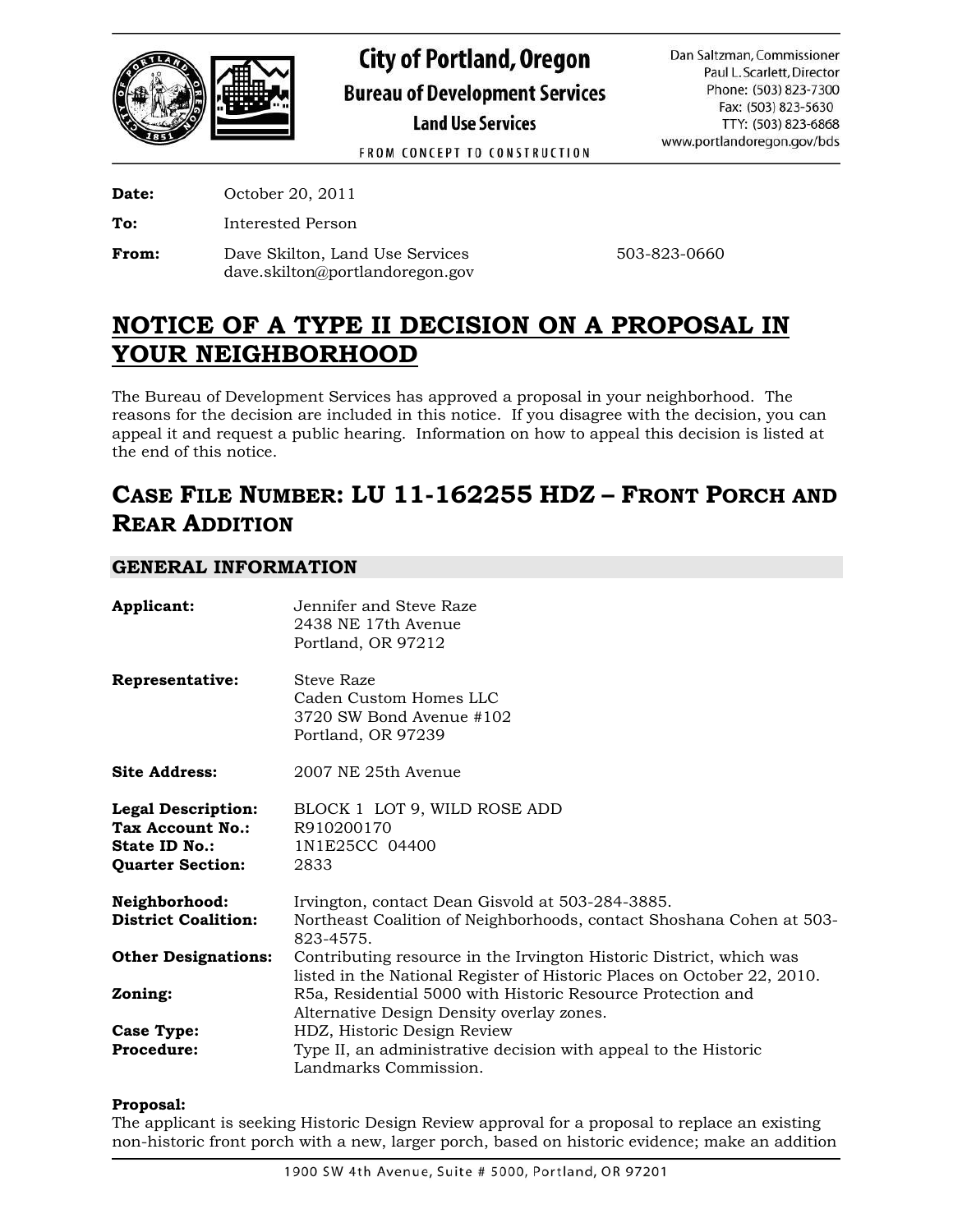at the rear of the house; and provide three window wells to an enlarged basement. Historic Design Review is required because the proposal is for non-exempt exterior alterations in a historic district.

#### **Relevant Approval Criteria:**

In order to be approved, this proposal must comply with the approval criteria of Title 33, Portland Zoning Code. The relevant criteria are:

33.846.060 G – Other Approval Criteria

## **ANALYSIS**

**Site and Vicinity:** The subject property, identified as the P. B. Semler House in the National Register of Historic Places documentation for the Irvington Historic District, displays a vernacular amalgam of late Nineteenth Century stylistic elements. It was constructed in 1905. Notwithstanding loss of its original front porch and mid Twentieth Century re-cladding with pebbledash stucco, the subject property was evaluated as a contributing resource in the nomination document.

Platted in the late Nineteenth Century, today's Irvington Historic District represents the first additions to Portland that employed restrictive covenants from the outset. These included the exclusion of most non-residential uses from the interior of the neighborhood, and where nonresidential uses were allowed, such as the fire station and the telephone exchange, the buildings were purposely disguised to appear more residential in character. Other deed restrictions excluded minority groups, established uniform front setbacks, and required minimum expenditure on new buildings. The area developed generally from southwest to northeast and its growth was greatly influenced by the installation of streetcar lines that introduced an easy commuting option to downtown.

The contributing resources in Irvington range in design character from expressions of the late Victorian Era styles, especially Queen Anne, through the many Period Revival modes of the early decades of the Twentieth Century, to a few early modernist examples. There is also a wide diversity in the sizes of lots and houses. In terms of the streetscape, the numbered northsouth avenues in Irvington vary dramatically in width, and they mostly form rather long block faces which the houses generally face. The named east-west street block faces are more consistent in length, almost all being traditional 200' Portland blocks. All are lined with mature street trees. Original development in many cases included garages or other accessory structures, typically facing side streets on corner lots and accessed by a variety of driveway types on mid-block sites. Garages that were added after original construction, but still within the historic period, were sometimes built at the sidewalk and/or out of architectural character with the house.

**Zoning:** The single-dwelling zones, including R5, are intended to preserve land for housing and to provide housing opportunities for individual households. The zones implement the comprehensive plan policies and designations for single-dwelling housing.

The Historic Resource Protection Overlay zone protects certain historic resources in the region and preserves significant parts of the region's heritage. The regulations implement Portland's Comprehensive Plan policies that address historic preservation. These policies recognize the role historic resources have in promoting the education and enjoyment of those living in and visiting the region. The regulations foster pride among the region's citizens in their city and its heritage. Historic preservation beautifies the city, promotes the city's economic health, and helps to preserve and enhance the value of historic properties.

The purpose of the Alternative Design Density Overlay Zone is to focus development on vacant sites, preserve existing housing and encourage new development that is compatible with and supportive of the positive qualities of residential neighborhoods. The concept for the zone is to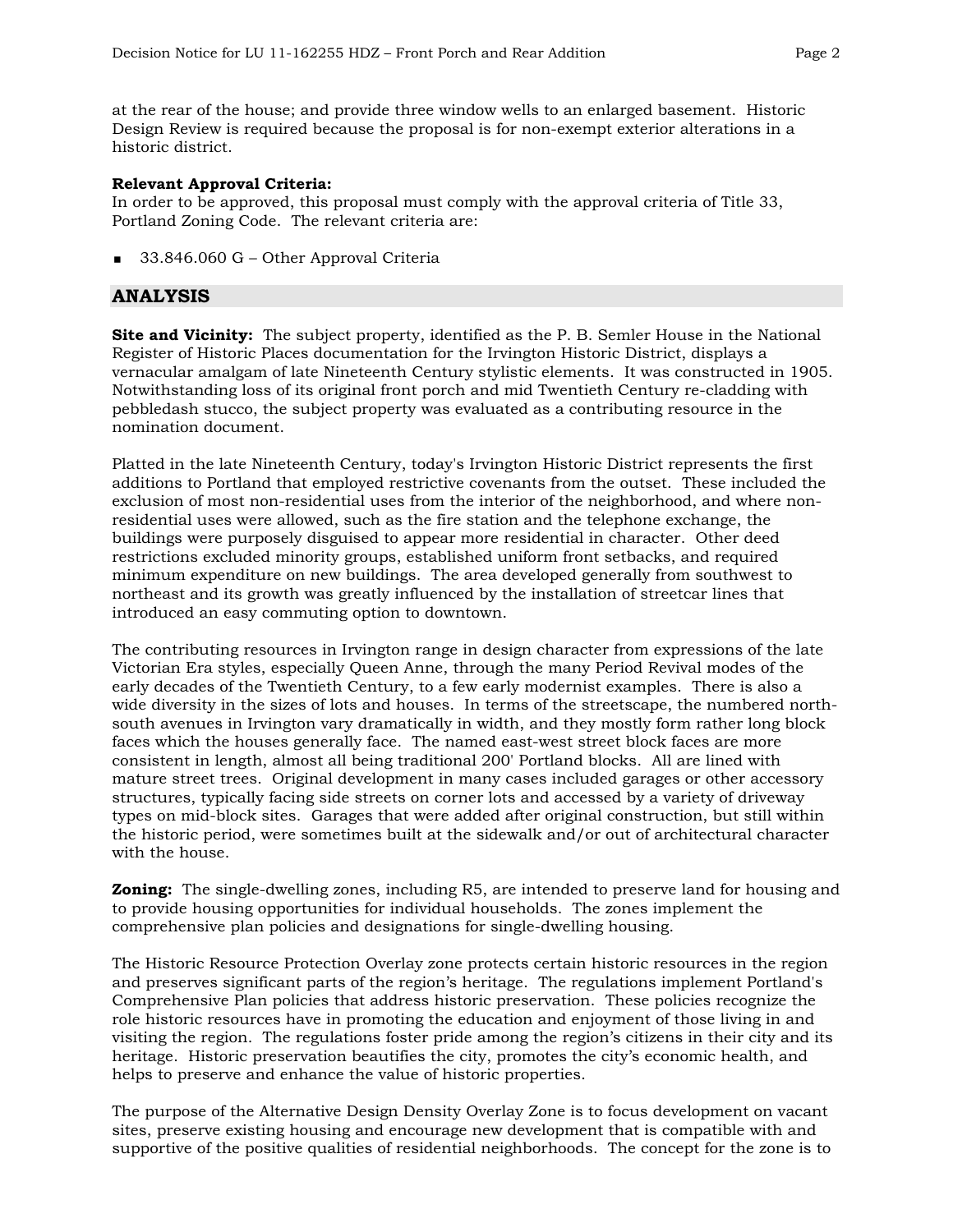allow increased density for development that meets additional design compatibility requirements.

**Land Use History:** City records indicate there are no prior land use reviews for this site.

**Public Notice:** A "Notice of Proposal in Your Neighborhood" was mailed on September 22, 2011.

**Agency Review:** None of the notified Bureaus has responded with issues or concerns.

**Neighborhood Review:** Two written responses were received from either the Neighborhood Association or notified property owners in response to the proposal.

- Ellen Snyderman wrote on September 23, 2011questioning the size of the rear addition and the location of a garage proposed in the rear and side setbacks in the southwest corner of the property.
- Dean Gisvold, Chair of the Irvington Community Association Land Use Committee, wrote on October 13, 2011, generally approving the proposal but with comments on style issues and registering a general objection to structures allowed outright in setbacks by code.

**Staff Response:** Per 33.445.320 B 1, construction of a detached accessory structure with 300 square feet or less of floor area is exempt from Historic Design Review when the structure is 40 feet or more from a front property line. At 13'-6" x 22'-0" the proposed garage will have a floor area of 297 square feet, and it will be 78 feet from the front property line. It is not subject to this review. The garage is also allowed outright in the proposed location per Portland Zoning Code 33.110.253 D.

# **ZONING CODE APPROVAL CRITERIA**

#### **Chapter 33.846.060 - Historic Design Review**

#### **Purpose of Historic Design Review**

Historic Design Review ensures the conservation and enhancement of the special characteristics of historic resources.

#### **Historic Design Review Approval Criteria**

Requests for historic design review will be approved if the review body finds the applicant has shown that all of the approval criteria have been met.

**Findings:** The site is within the Irvington Historic District and the proposal is for nonexempt treatment. Therefore Historic Design Review approval is required. The approval criteria are those listed in *33.846.060 G – Other Approval Criteria*.

*Staff has considered all guidelines and addressed only those applicable to this proposal.* 

#### **33.846.060 G - Other Approval Criteria**

**1. Historic character.** The historic character of the property will be retained and preserved. Removal of historic materials or alteration of features and spaces that contribute to the property's historic significance will be avoided.

**2. Record of its time.** The historic resource will remain a physical record of its time, place, and use. Changes that create a false sense of historic development, such as adding conjectural features or architectural elements from other buildings will be avoided.

**3. Historic changes.** Most properties change over time. Those changes that have acquired historic significance will be preserved.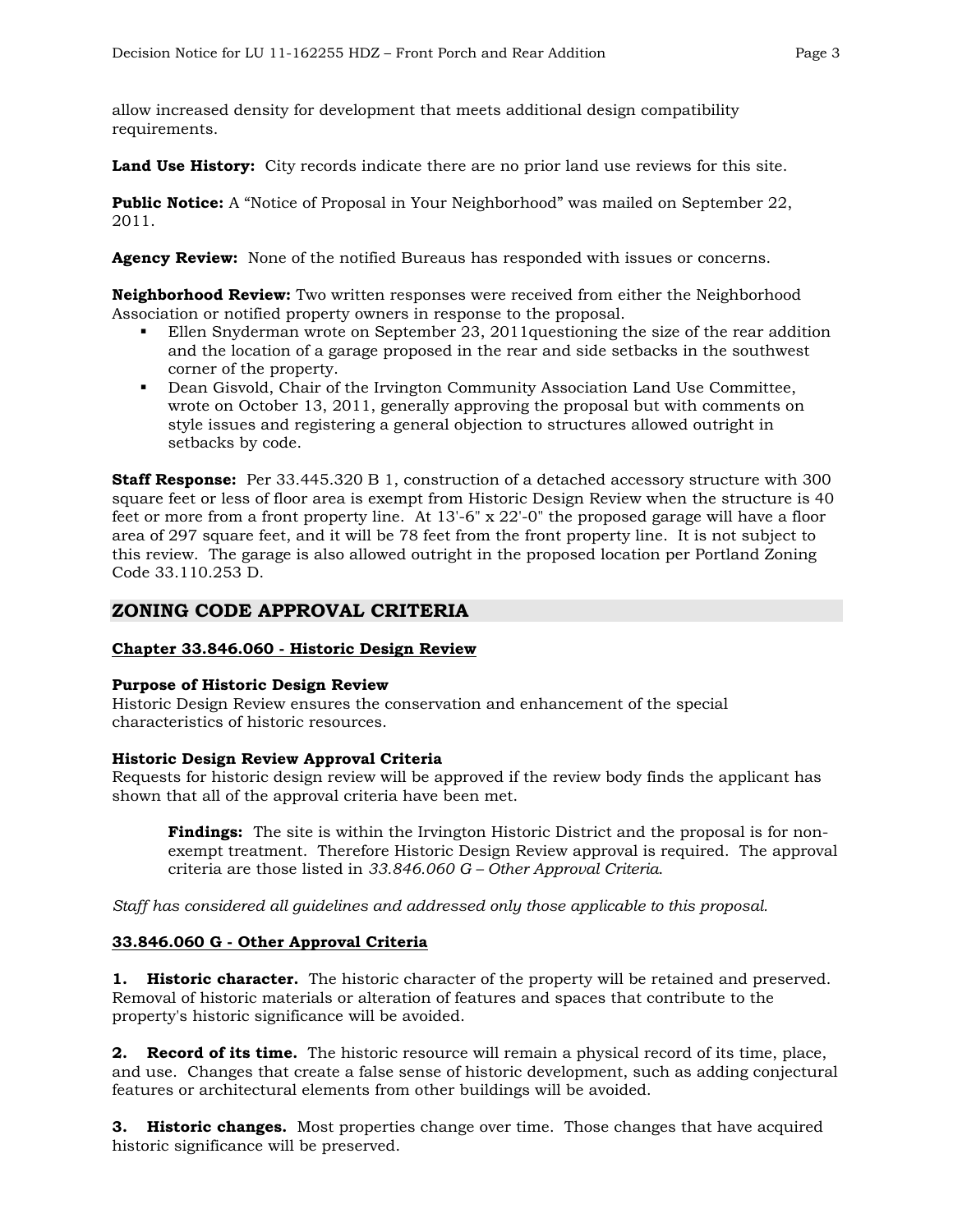**Findings for 1, 2, and 3:** The historic character of the individual contributing resource has already been significantly compromised as viewed from the street. The original wood siding has been covered over with historically incompatible pebbledash stucco, and the original front porch has been replaced with a smaller, enclosed structure. These changes, believed to date from the 1960s, are too recent to have achieved significance. The proposal is to remove the stucco and restore wood siding, and to replace the front porch with a more open structure based on a Sanborn Insurance Company map from the historic period. Although the form of the original porch cannot be determined from the map its basic size will be similar. An uncovered porch extension is also proposed, and has precedents within the period of significance. At the rear of the house, where alterations have a less direct effect on the character of the historic district, an offset one story addition and a new dormer are proposed, with materials matching those on the rest of the house. Three new window wells are also proposed to serve an enlarged basement. Although visible from the street, the additions are in the spirit of the building's style, and they are balanced by a more compatible front porch and the restoration of wood siding. *These criteria are met.* 

**4. Historic features.** Generally, deteriorated historic features will be repaired rather than replaced. Where the severity of deterioration requires replacement, the new feature will match the old in design, color, texture, and other visual qualities and, where practical, in materials. Replacement of missing features must be substantiated by documentary, physical, or pictorial evidence.

**Findings:** The proposal includes removal of a small gable vent and repair of the shingling with a decorative diamond pattern in the shingling, based on surviving remnants of this historic treatment. *This criterion is met.* 

**6. Archaeological resources.** Significant archaeological resources affected by a proposal will be protected and preserved to the extent practical. When such resources are disturbed, mitigation measures will be undertaken.

**Findings:** Because the proposal includes significant excavation of previously undisturbed soil, there is increased potential that archaeological resources could be impacted. *With a condition of approval that, in the event of any archaeological discovery, work will be stopped and the State Archaeologist will be notified, this criterion is met*

**7. Differentiate new from old.** New additions, exterior alterations, or related new construction will not destroy historic materials that characterize a property. New work will be differentiated from the old.

**Findings:** The proposed work will include discernibly modern features such as double glazing single-pane French doors, and the rear addition will be offset from the side walls of the existing structure to give it a subtly separate identity. *This criterion is met.*

**8. Architectural compatibility.** New additions, exterior alterations, or related new construction will be compatible with the resource's massing, size, scale, and architectural features. When retrofitting buildings or sites to improve accessibility for persons with disabilities, design solutions will not compromise the architectural integrity of the historic resource.

**10. Hierarchy of compatibility.** Exterior alterations and additions will be designed to be compatible primarily with the original resource, secondarily with adjacent properties, and finally, if located within a Historic or Conservation District, with the rest of the district. Where practical, compatibility will be pursued on all three levels.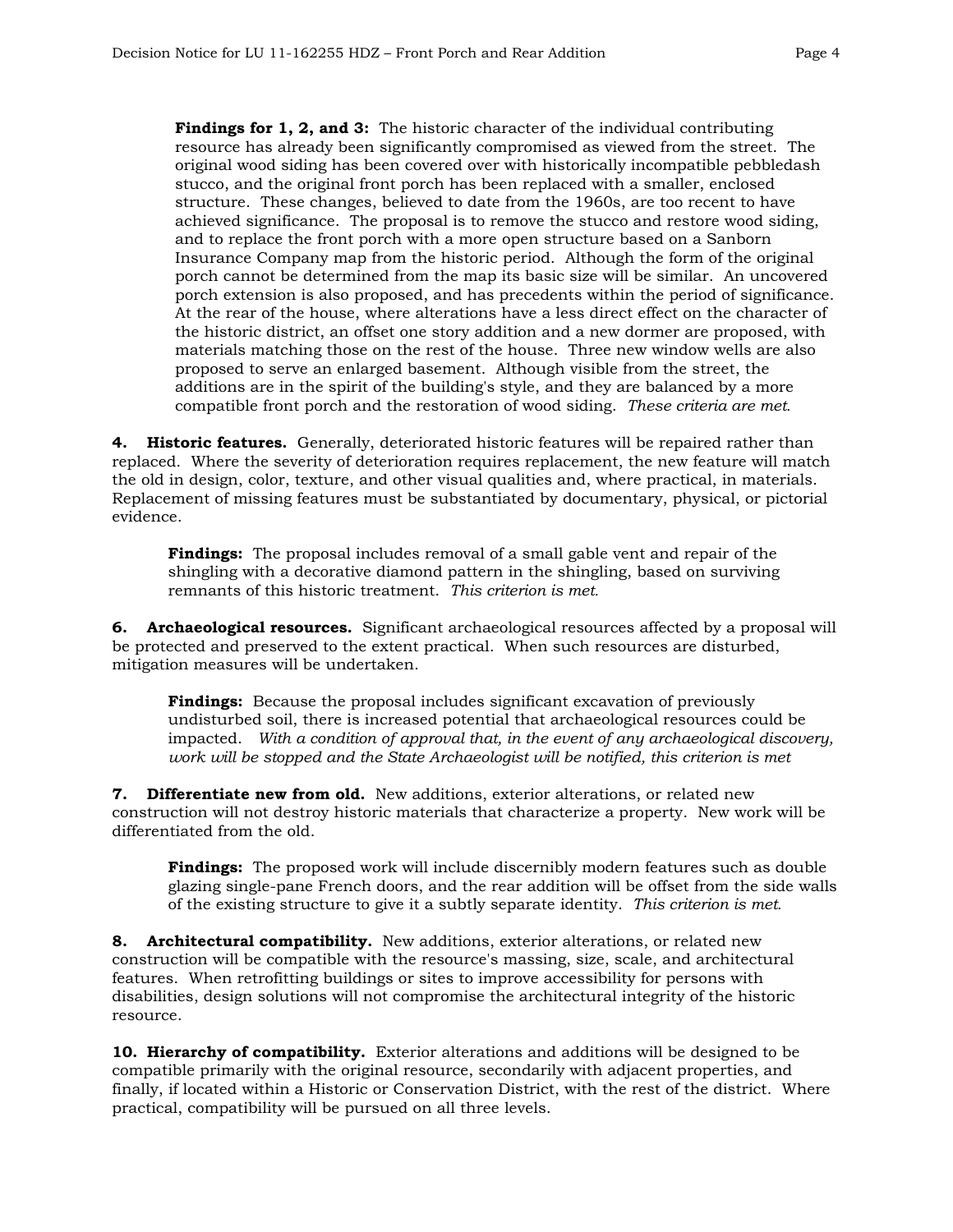**Findings for 8 and 10:** Because it is open and in a known historic location, the proposed front porch is more compatible with the character of the designated resource, the Irvington Historic District, than the existing non-historic closed one. Along with the removal of the out-of-period pebbledash stucco and restoration of lap siding, this moves the individual resource in the right direction vis-à-vis the public's perception. The rear addition is compatible with the district because it uses similar materials to the existing house and is generally out of the public view. *These criteria are met.* 

## **DEVELOPMENT STANDARDS**

Unless specifically required in the approval criteria listed above, this proposal does not have to meet the development standards in order to be approved during this review process. The plans submitted for a building or zoning permit must demonstrate that all development standards of Title 33 can be met, or have received an Adjustment or Modification via a land use review prior to the approval of a building or zoning permit.

# **CONCLUSIONS**

In this case the applicant was deeply vested in a design developed before the effective date of the Irvington Historic District but applied after it, and the plans were unlikely to meet the approval criteria. Working with members of the Irvington Community Association Land Use Committee, the applicant developed a new approach that resulted in the current, approvable proposal. All parties are to be congratulated for their patience and flexibility in resolving a difficult situation. The purpose of the Historic Design Review process is to ensure that additions, new construction, and exterior alterations to historic resources do not compromise their ability to convey historic significance. This proposal meets the applicable Historic Design Review criteria and therefore warrants approval.

# **ADMINISTRATIVE DECISION**

Approval of exterior alterations including a replacement front porch and a rear addition, on a contributing resource in the Irvington Historic District;

Approval per Exhibits C-1 through C-7, signed and dated October 17, 2011, subject to the following condition:

- A. As part of the building permit application submittal, each of the 4 required site plans and any additional drawings must reflect the information and design approved by this land use review as indicated in Exhibits C-1 through C-7. The sheets on which this information appears must be labeled, "Proposal and design as approved in Case File # LU 11-162255 HDZ. No field changes allowed."
- B. In the event of archaeological discovery during excavation, work will be stopped and the State Archaeologist will be notified.

### **Staff Planner: Dave Skilton**

| Decision rendered by:                                              |  | Dave Shito | on October 17, 2011. |  |  |
|--------------------------------------------------------------------|--|------------|----------------------|--|--|
| By authority of the Director of the Bureau of Development Services |  |            |                      |  |  |

**Decision mailed: October 20, 2011** 

**About this Decision.** This land use decision is **not a permit** for development. Permits may be required prior to any work. Contact the Development Services Center at 503-823-7310 for information about permits.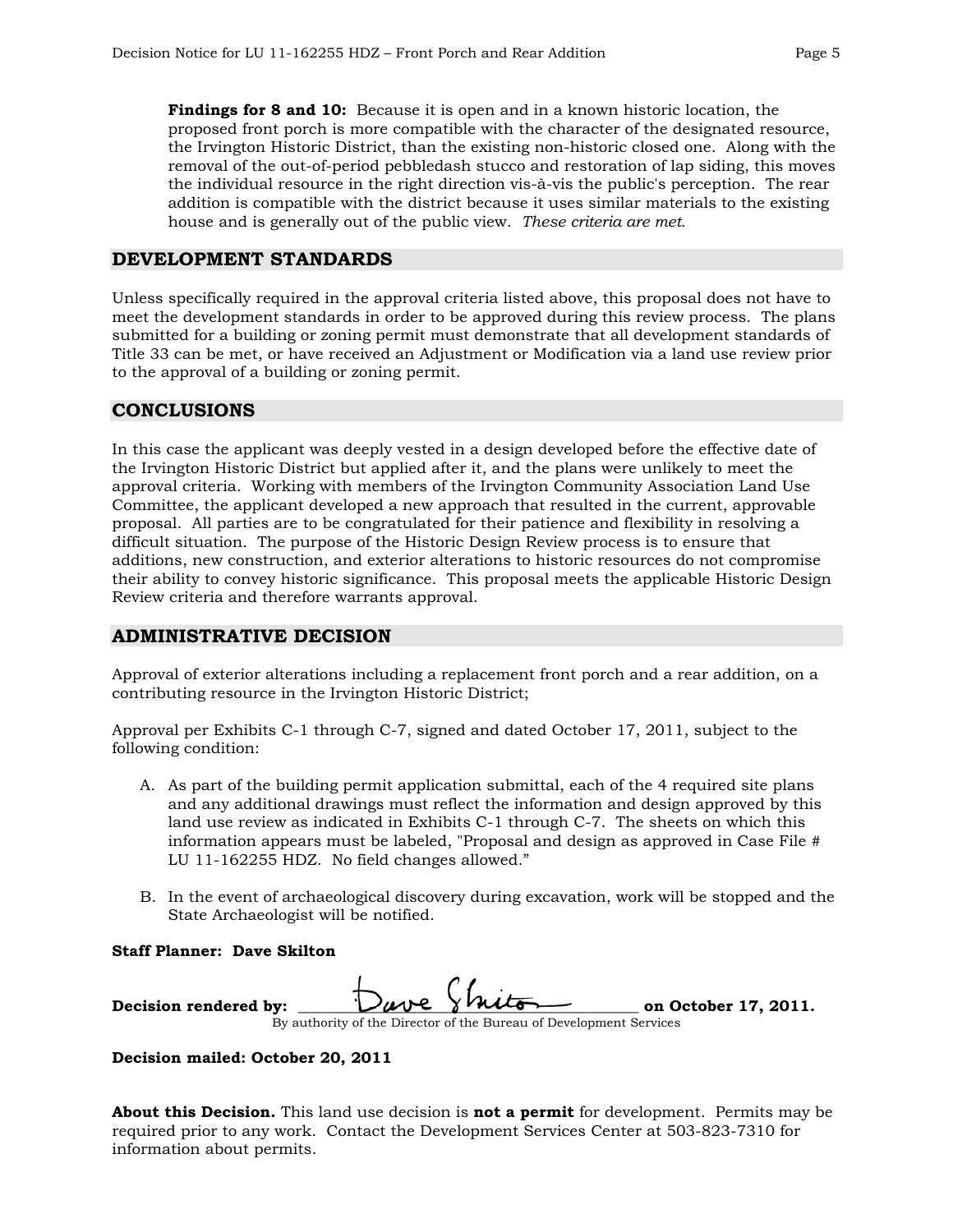**Procedural Information.** The application for this land use review was submitted on July 28, 2011, and was determined to be complete on **September 19, 2011**.

*Zoning Code Section 33.700.080* states that Land Use Review applications are reviewed under the regulations in effect at the time the application was submitted, provided that the application is complete at the time of submittal, or complete within 180 days. Therefore this application was reviewed against the Zoning Code in effect on July 28, 2011.

*ORS 227.178* states the City must issue a final decision on Land Use Review applications within 120-days of the application being deemed complete. The 120-day review period may be waived or extended at the request of the applicant. In this case, the applicant did not waive or extend the120-day review period.

**Some of the information contained in this report was provided by the applicant.** As required by Section 33.800.060 of the Portland Zoning Code, the burden of proof is on the applicant to show that the approval criteria are met. The Bureau of Development Services has independently reviewed the information submitted by the applicant and has included this information only where the Bureau of Development Services has determined the information satisfactorily demonstrates compliance with the applicable approval criteria. This report is the decision of the Bureau of Development Services with input from other City and public agencies.

**Conditions of Approval.** If approved, this project may be subject to a number of specific conditions, listed above. Compliance with the applicable conditions of approval must be documented in all related permit applications. Plans and drawings submitted during the permitting process must illustrate how applicable conditions of approval are met. Any project elements that are specifically required by conditions of approval must be shown on the plans, and labeled as such.

These conditions of approval run with the land, unless modified by future land use reviews. As used in the conditions, the term "applicant" includes the applicant for this land use review, any person undertaking development pursuant to this land use review, the proprietor of the use or development approved by this land use review, and the current owner and future owners of the property subject to this land use review.

**Appealing this decision.** This decision may be appealed to the Historic Landmarks Commission, which will hold a public hearing. Appeals must be filed **by 4:30 PM on November 3, 2011** at 1900 SW Fourth Ave. Appeals can be filed Tuesday through Friday on the first floor of the Development Services Center until 3 p.m. After 3 p.m. and Mondays, appeals must be submitted to the receptionist at the front desk on the fifth floor. **An appeal fee of \$250 will be charged**. The appeal fee will be refunded if the appellant prevails. There is no fee for ONI recognized organizations appealing a land use decision for property within the organization's boundaries. The vote to appeal must be in accordance with the organization's bylaws. Assistance in filing the appeal and information on fee waivers is available from BDS in the Development Services Center. Please see the appeal form for additional information.

The file and all evidence on this case are available for your review by appointment only. Please call the Request Line at our office, 1900 SW Fourth Avenue, Suite 5000, phone 503-823-7617, to schedule an appointment. I can provide some information over the phone. Copies of all information in the file can be obtained for a fee equal to the cost of services. Additional information about the City of Portland, city bureaus, and a digital copy of the Portland Zoning Code is available on the internet at [www.portlandonline.com](http://www.ci.portland.or.us/).

**Attending the hearing.** If this decision is appealed, a hearing will be scheduled, and you will be notified of the date and time of the hearing. The decision of the Historic Landmarks Commission is final; any further appeal must be made to the Oregon Land Use Board of Appeals (LUBA) within 21 days of the date of mailing the decision, pursuant to ORS 197.620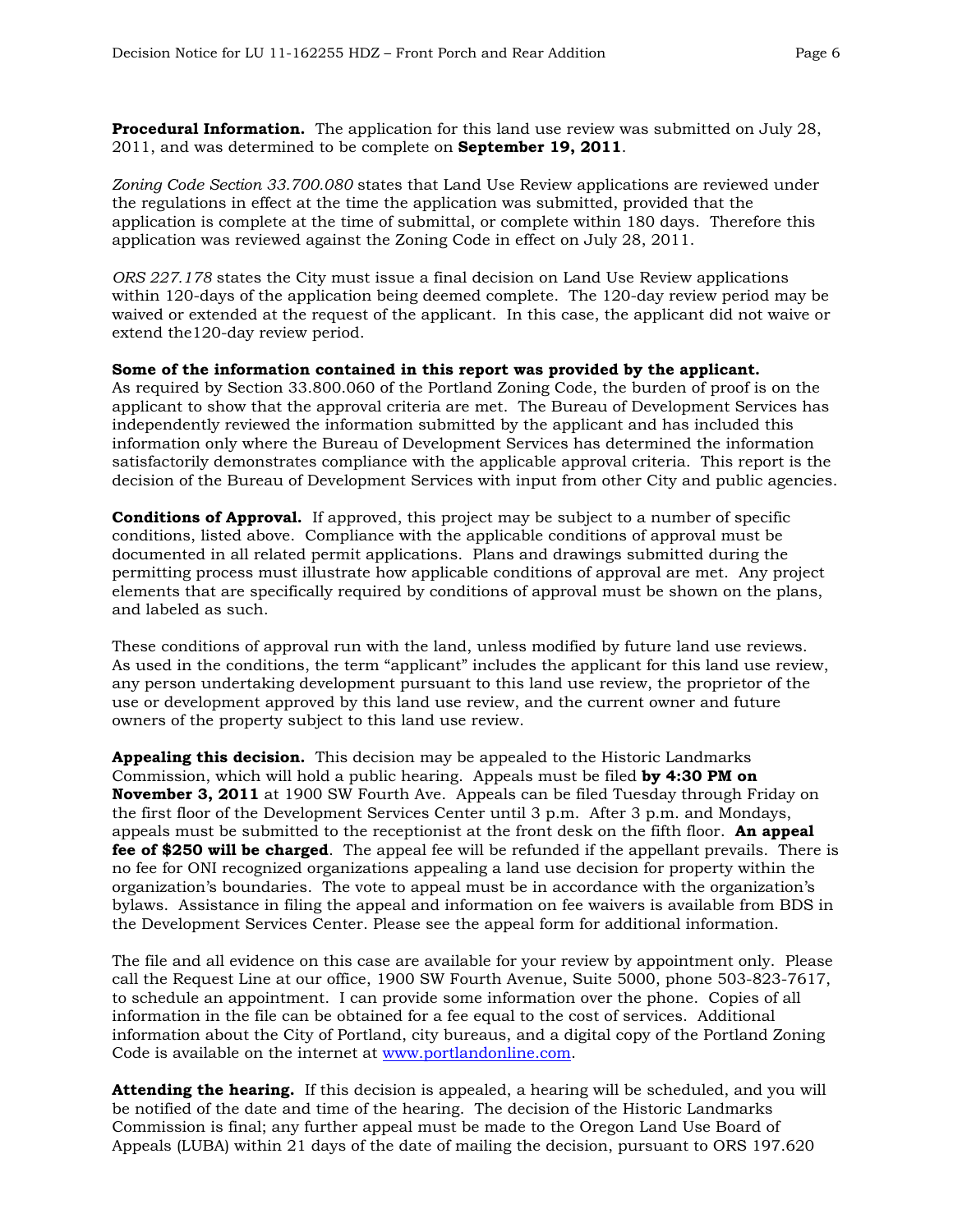and 197.830. Contact LUBA at 550 Capitol St. NE, Suite 235, Salem, Oregon 97301, or phone 1-503-373-1265 for further information.

Failure to raise an issue by the close of the record at or following the final hearing on this case, in person or by letter, may preclude an appeal to the Land Use Board of Appeals (LUBA) on that issue. Also, if you do not raise an issue with enough specificity to give the Historic Landmarks Commission an opportunity to respond to it, that also may preclude an appeal to LUBA on that issue.

### **Recording the final decision.**

If this Land Use Review is approved the final decision must be recorded with the Multnomah County Recorder. A few days prior to the last day to appeal, the City will mail instructions to the applicant for recording the documents associated with their final land use decision.

- *Unless appealed,* The final decision may be recorded on or after **November 4, 2011**.
- A building or zoning permit will be issued only after the final decision is recorded.

The applicant, builder, or a representative may record the final decision as follows:

- By Mail: Send the two recording sheets (sent in separate mailing) and the final Land Use Review decision with a check made payable to the Multnomah County Recorder to: Multnomah County Recorder, P.O. Box 5007, Portland OR 97208. The recording fee is identified on the recording sheet. Please include a self-addressed, stamped envelope.
- In Person: Bring the two recording sheets (sent in separate mailing) and the final Land Use Review decision with a check made payable to the Multnomah County Recorder to the County Recorder's office located at 501 SE Hawthorne Boulevard, #158, Portland OR 97214. The recording fee is identified on the recording sheet.

For further information on recording, please call the County Recorder at 503-988-3034 For further information on your recording documents please call the Bureau of Development Services Land Use Services Division at 503-823-0625.

**Expiration of this approval.** An approval expires three years from the date the final decision is rendered unless a building permit has been issued, or the approved activity has begun.

Where a site has received approval for multiple developments, and a building permit is not issued for all of the approved development within three years of the date of the final decision, a new land use review will be required before a permit will be issued for the remaining development, subject to the Zoning Code in effect at that time.

Zone Change and Comprehensive Plan Map Amendment approvals do not expire.

**Applying for your permits.** A building permit, occupancy permit, or development permit may be required before carrying out an approved project. At the time they apply for a permit, permittees must demonstrate compliance with:

- All conditions imposed herein;
- All applicable development standards, unless specifically exempted as part of this land use review;
- All requirements of the building code; and
- All provisions of the Municipal Code of the City of Portland, and all other applicable ordinances, provisions and regulations of the City.

#### **EXHIBITS**  NOT ATTACHED UNLESS INDICATED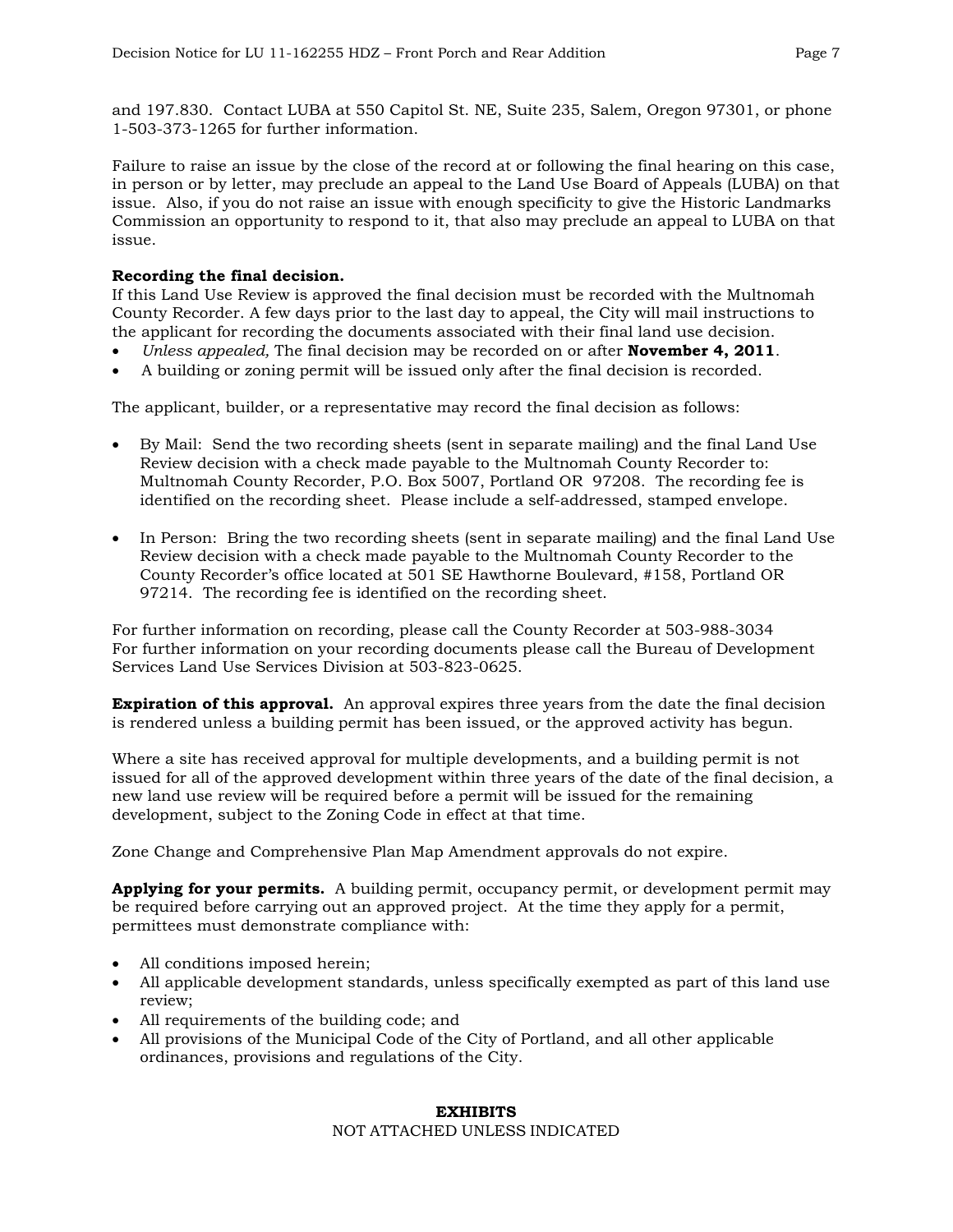- A. Applicant's Statement
- B. Zoning Map (attached)
- C. Drawings:
	- 1. Site Plan (attached)
	- 2. Elevations (attached)
	- 3. Floor Plans
	- 4. Railing and Post Details
	- 5. Window Well Details
	- 6. Vertical Window Section
	- 7. Horizontal Window Section
- D. Notification information:
	- 1. Mailing list
	- 2. Mailed notice
- E. Agency Responses:
	- 1. Bureau of Environmental Services
	- 2. Water Bureau
	- 3. Fire Bureau
	- 4. Life Safety Review Section of BDS
- F. Correspondence:
	- 1. Ellen Snyderman wrote on September 23, 2011questioning the size of the rear addition and the location of a garage proposed in the rear and side setbacks in the southwest corner of the property.
	- 2. Dean Gisvold, Chair of the Irvington Community Association Land Use Committee, wrote on October 13, 2011, generally approving the proposal, with comments on style and registering an objection to structures allowed outright in setbacks by code.
- G. Other:
	- 1. Original LU Application
	- 2. Site History Research

**The Bureau of Development Services is committed to providing equal access to information and hearings. Please notify us no less than five business days prior to the event if you need special accommodations. Call 503-823-7300 (TTY 503-823-6868).**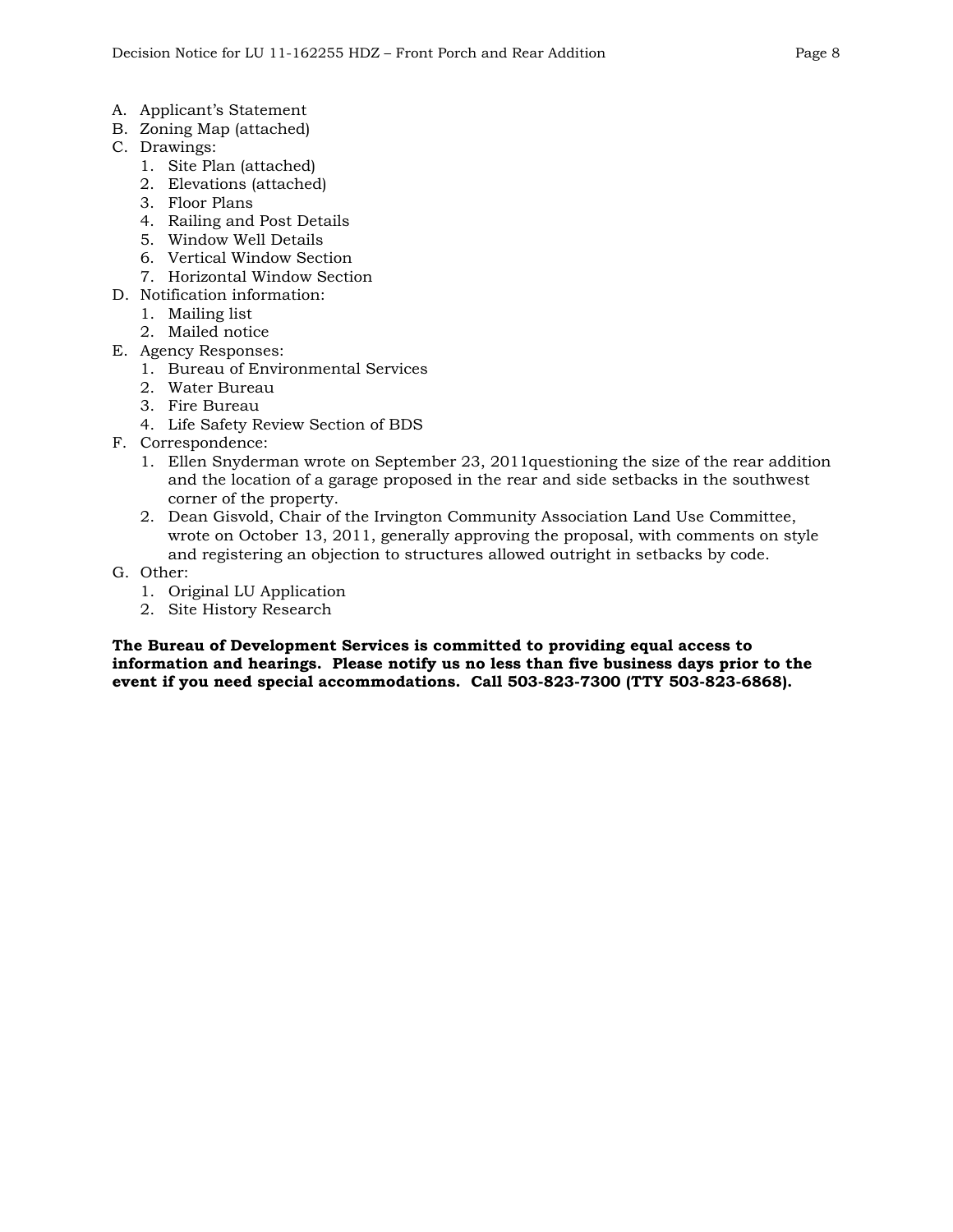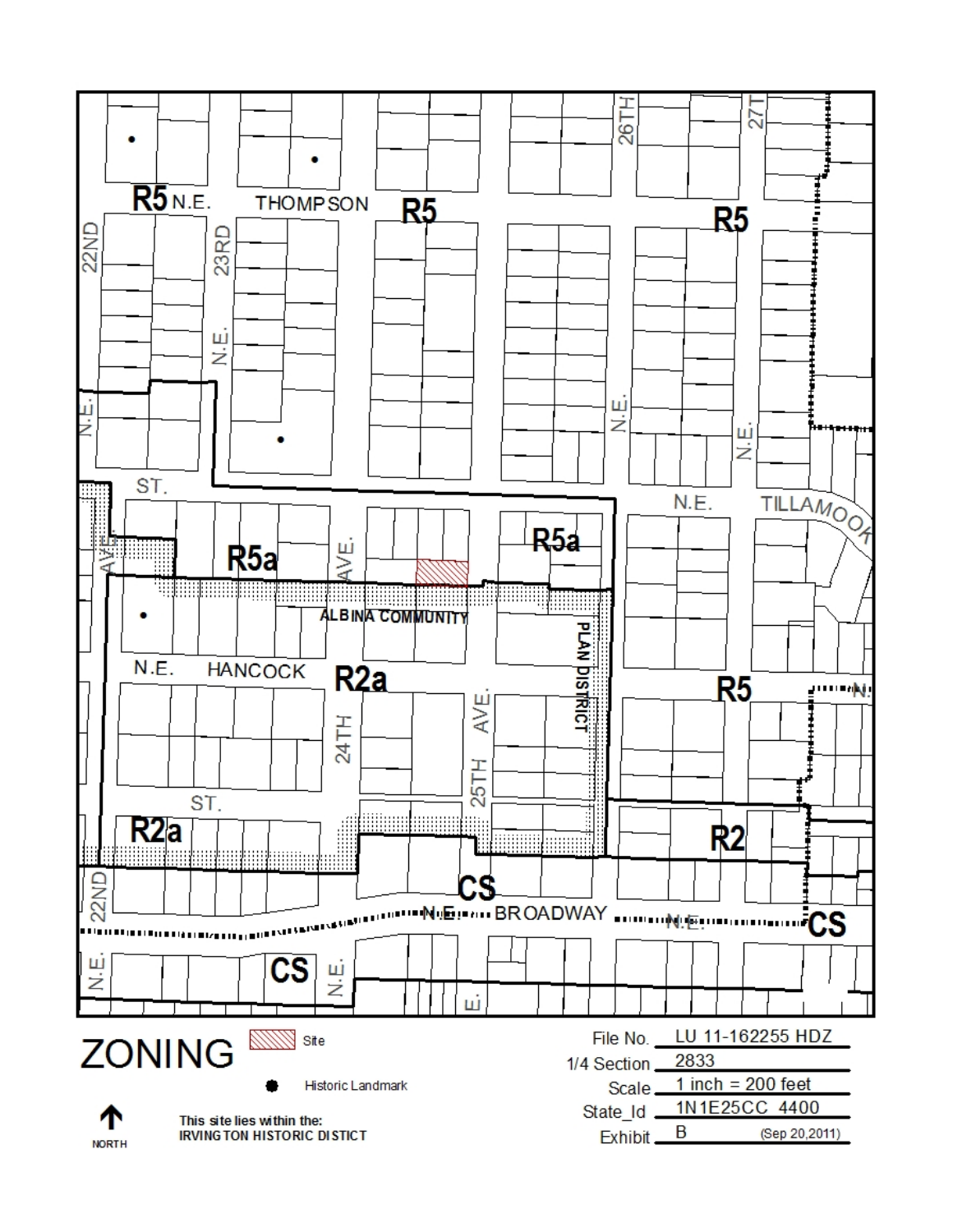